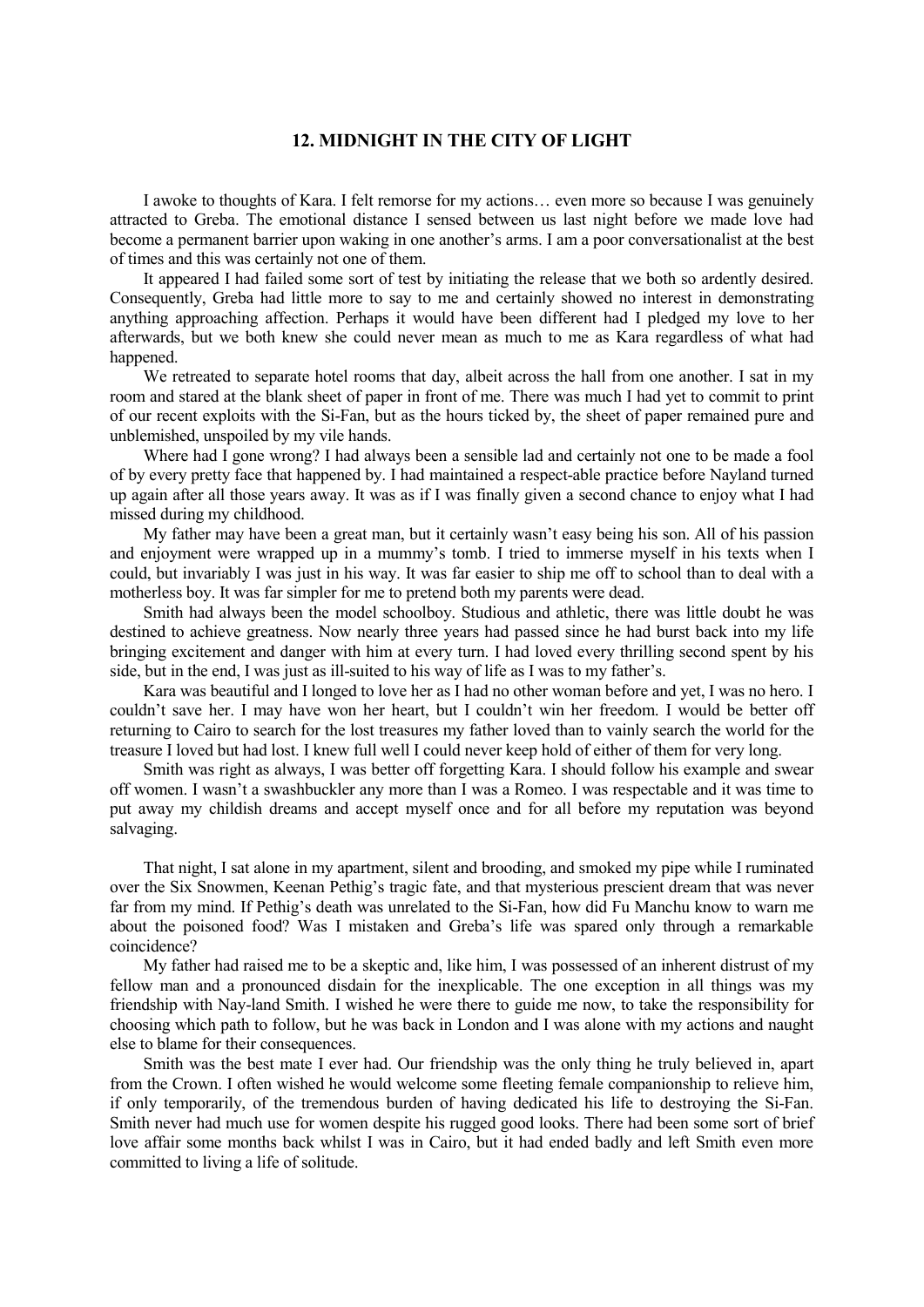He mistrusted women as a rule, but chose to keep such thoughts to himself most of the time in deference to my feelings for Kara. I respected him all the more for the restraint he was capable of exercising. A restraint I could never hope to emulate having been a slave to my volatile emotions since adolescence. I could imagine Smith even now, standing in the doorway watching me, knowing my every thought.

"You can't sleep, can you, Petrie? You keep thinking of that poor blighter, Pethig," I could hear him say. "You'll feel better after you've met with Greba's famous Gaston Max. He'll soon sort everything out."

"Dr. Fu Manchu has haunted my life like a specter these past few years. Sometimes it's hard to believe he's actually a living, breathing person," I spoke in a soft, quiet voice more to myself than to my imagined companion. "It's almost comforting to wake up knowing there is one man who is responsible for all that is wrong in the world. Of course, Dr. Fu Manchu is a genius of such mind-boggling magnitude it makes it difficult to muster the strength to carry on fighting against him. If only there were some means of reaching him… of converting him, why, there would be no end to the good he could accomplish."

"Stop it," I could hear Smith snap at me. "Fu Manchu wouldn't stand a chance on our side and we both know it."

"Why?" I asked. "Why must it be so?"

"He's a Chinaman, Petrie; he'll never be anything better. I thought the same as you once, but circumstance demands we set aside Queen Victoria's lofty idealism and accept the fact that the dreams of that Great Lady whose heart loved all are most emphatically not shared by the vast majority of the Crown's subjects. We need our villains to play the part of the scapegoat. We hate them for what they reveal about us. They are the sacrificial lamb needed to stave off the darkness within our own souls."

I knew Smith was right. We were doomed to engage Fu Manchu in battle for no better reason than he was a Chinaman and we were Englishmen. The future I dared to dream for myself meant a life of exile in Cairo where Karamaneh and I would be accepted, albeit begrudgingly, as husband and wife. My beloved England would only offer us the coldest of receptions, as Kara would always be looked upon as a heathen foreigner.

I smiled as Smith's voice and image faded from my mind and I knew I was very close to total exhaustion. I extinguished the lights after undressing and got under the covers. Despite my weariness, or perhaps because of it, I found myself restless. I lay awake for what seemed like hours thinking of Greba and remembering her touch, the smell of her hair...

I had finally dozed off when a sudden shiver disrupted my slumber. I was instantly alert as though I had received a subconscious warning. From the unexpected chill and the sound of rushing air, I quickly deduced my window was open. I could just make out a shadow-shrouded figure standing next to my bed. As I watched, my brain raced to consider my next move when both of the figure's arms rose above the shadowy head without a sound. Instinctively, I rolled to the right and slipped off the bed.

There was a noise like rushing wind when a force emanating from the opposite side of the bed pulled the tangle of blankets from my body. Before I could react, the blankets fell to the floor around me, in shreds. Without thinking, I quickly regained my feet and grasped the empty pitcher of water from the night stand and hurled it in the direction of my attacker. An arm was instantly raised in defense and the pitcher clattered harmlessly to the floor. The movement revealed more of my assailant's silhouetted body and I realized, much to my surprise, that the intruder was a woman!

I darted round the side of the bed and locked both arms about her whilst she was distracted. She snarled savagely and lashed out at me with her feet. I squeezed my arms tighter beneath her heaving chest and tilted myself backwards until she was lifted bodily at least a foot off the ground. The witch leant forward and bit viciously into my forearm while continuing to kick away at any target within reach.

I fell to my knees by the side of the bed after she delivered a particularly vicious blow. She sprung from my arms toward the open window. I steadied myself against a hard, wooden object and grasped what felt like a thick club sticking up from the center of the bed and wrenched it free. It was an axe! She meant to kill me!

I stood to see her disappear out onto the ledge in front of my window. I quickly pulled my pajama bottoms on and followed her, axe in hand. The second I stepped onto the ledge, a dizzying wave of nausea overcame me as the wind pushed me flat against the brickwork. I looked down to the ground far